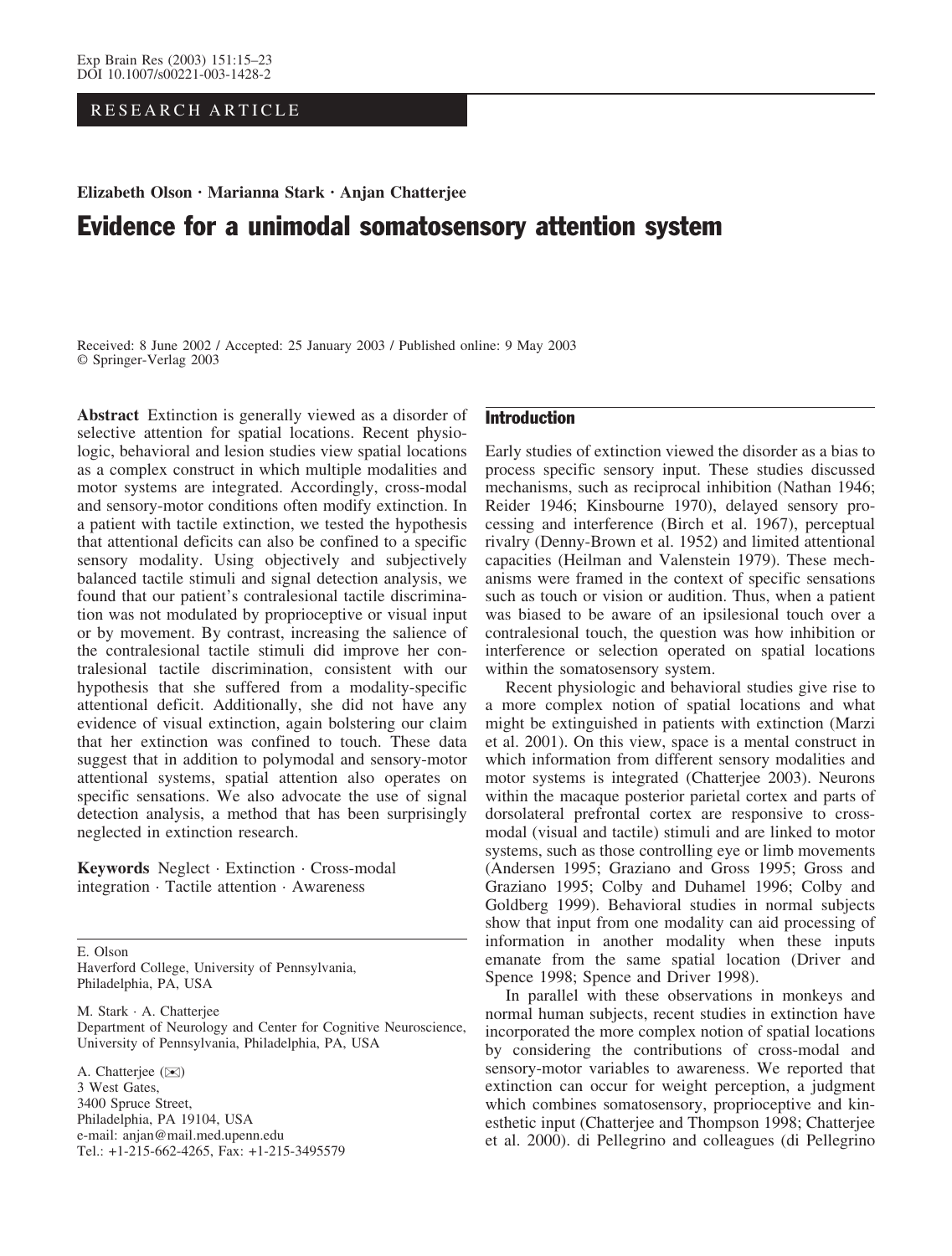and Ladavas 1997) and Mattingley and colleagues (Mattingley et al. 1997) found that ipsilesional visual stimuli can interfere with processing of contralesional tactile information (although for contrary evidence, see Inhoff et al. 1992). Ladavas and colleagues (di Pellegrino and Ladavas 1997; Ladavas et al. 1998) reported that contralesional visual input can improve contralesional tactile awareness. Similarly, we reported that gaze direction or intentional movement also improved contralesional tactile awareness (Vaishnavi et al. 1999, 2001).

From these and other studies the following view of extinction emerges. Extinction is an example of a bias in selective attention for an ipsilesional spatial location. The phenomenon is evident when information from more than one spatial location competes for pathologically limited resources (Marzi et al. 2001). Information from more than one sensory modality at the same location or movement to that location increases that location's salience and consequently improves awareness. The selection bias is for a cross-modal or sensory-motor representation, rather than a modality specific sensation.

In this report, we revisit the question of whether extinction can be confined to a specific sensory modality. Earlier large group studies have shown dissociations between auditory and visual extinction (De Renzi et al. 1984) and visual and tactile extinction (Vallar et al. 1994). However, these studies used relatively coarse bedside assessments such as the examiner moving their fingers in the subjects' visual fields or touching the subjects lightly, leaving open the possibility of relative differences in deficits across modalities. Also, these studies did not look for modulation of awareness in one modality by input from another modality or by volitional movement. In our earlier group study, while the effects for cross-modal integration between vision and touch were clearly evident, not every patient showed this effect (Vaishnavi et al. 2001). Additionally, one patient did not improve when movement was coupled with touch. It is therefore possible that in some patients the selection bias is not directed at cross-modal or sensory-motor representations, but instead is directed at specific sensations.

Here, we present a patient with tactile extinction in whom we tested the hypothesis that attention may be confined to a specific sensory modality. In our analysis, we use signal detection parameters. The use of signal detection theory to analyze tactile extinction is surprisingly rare in extinction studies (Vaishnavi et al. 2000; Ricci et al. 2002) despite its obvious relevance to these paradigms. Signal detection approaches allow one to separate the ability of a subject's perceptual system to detect the difference between the signal and noise from the likelihood that the subject will report the presence of signal plus noise or noise alone (Green and Swets 1966). When patients with extinction improve, the implicit assumption is often that the ability to detect the contralesional stimulus has improved. However, we have shown in some cases "improvement" may reflect a shift in subjects' response criteria rather than improved discriminability (Vaishnavi et al. 2000). More germane here, signal detection analyses offer a sensitive way to test for modulation of sensory awareness that takes into consideration the difference between sensory discrimination and response biases. Furthermore, as we will demonstrate here, it offers insight into the data that would not otherwise be evident in traditional analyses, which compare unilateral and bilateral stimulation conditions.

# Materials and methods

#### Subject

The subject, CE, is a 78-year-old right-handed woman. She sustained a right hemisphere stroke involving the right parietal cortex. Her lesion involved Brodmann's areas 39 and 40 and parts of posterior 22 (see Fig. 1) as determined by the standard templates (Damasio and Damasio 1989). She had received 12 years of education. Her visual acuity was 20/25 for each eye. There was some indication that CE experienced neglect in her daily living. She broke her left wrist/ hand after her stroke because she was "ignoring her left leg" and failed to pick it up over a curb and fell. However, at the time of testing she did not evidence extrapersonal neglect on line bisection or cancellation tasks. She had some trouble fully extending the fingers in her left hand, but otherwise was not compromised in her daily activities. She remained very active in Church activities.

CE gave informed consent prior to participating in the study. The Institutional Review Board of the University of Pennsylvania approved the study.

The tactile stimuli were administered via Semmes-Weinstein Microfilaments (Stoelting Co., IL). These filaments, similar to Von Frey hairs, assess tactile sensitivity by exerting a constant pressure on the patient's skin. The units of pressure mentioned in each experiment are those on the probes, which represent a linear scale of perceived force, but a logarithmic scale of actual force [unit = log (10×force in milligrams)] (Stoelting 1996).

For all experiments CE was seated at a table with her trunk and head facing forward. Her arms rested on foam pads on the table, placed equidistant to the midline of the subject's body with her hands and fingers curled over the edge of the foam pads so that she could not see her fingertips. Touch was administered randomly to either the right index finger, the left index finger, neither finger, or both fingers in equal numbers of trial types. The subject's task was to report the location of the touch, either "left," "right," "neither," or "both."

For each condition two sets of signal detection analysis parameters, d'—discriminability and c—response criterion, were calculated. The parameters referred to CE's ability to discriminate



Fig. 1 Computerized tomographic scan showing CE's posterior parietal stroke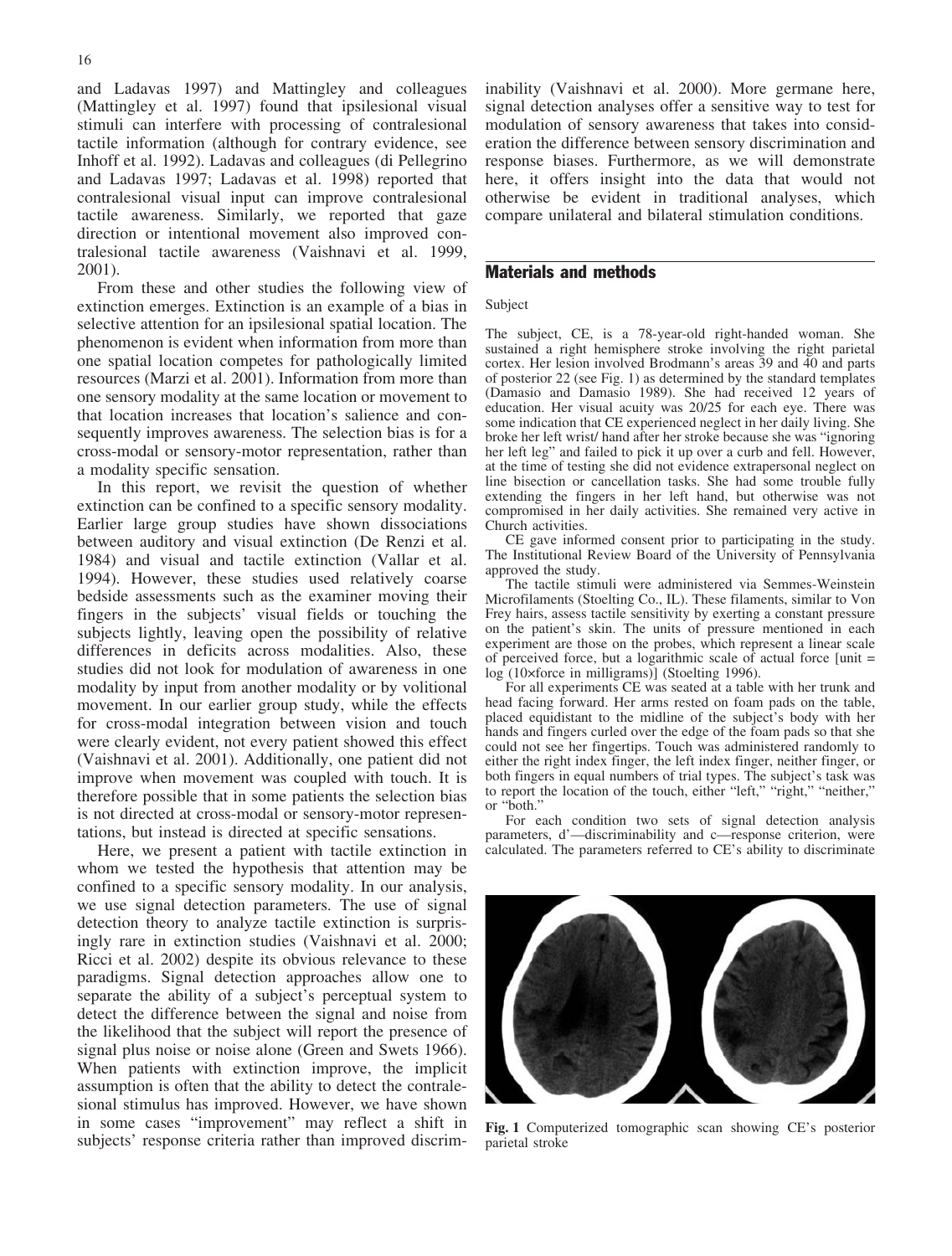Table 1 General framework for assessing hits, false alarms, rejections and errors when calculating d' and c parameters for CE's left hand in the competitive and the non-competitive conditions  $d' = Z_{FA*} - Z_H$ ;  $c=Z_{FA*}-d'/2=0.5(Z_{FA*}+Z_{H*})$  Ås advocated by Snodgrass and Corwin (1988), we used the corrected values for Hits and False Alarms to protect against situations in which hit rates might be 1.0 and false alarm rates might be 0, because the corresponding Z scores would be infinite. Accordingly,  $FA* = (FA + 0.5) / (FA + CR + 1.0)$  $H* = (H + 0.5) / (H + M + 1.0)$ 

|                           | Competitive                                 | Non-competitive                           |
|---------------------------|---------------------------------------------|-------------------------------------------|
| Hit(H)                    | Touched bilateral<br>Says left or bilateral | Touched left<br>Says left or bilateral    |
| False alarm (FA)          | Touched right<br>Says left or bilateral     | Touched neither<br>Says left or bilateral |
| Correct rejection<br>(CR) | Touched right<br>Says right or neither      | Touched neither<br>Says right or neither  |
| Miss(M)                   | Touched bilateral<br>Says right or neither  | Touched left<br>Says right or neither     |

and her tendency to report when she was touched on the left. These parameters were determined for when she was also touched on the right (bilateral touch versus the unilateral right touch), which we refer to as the "competitive" trials, and for when she was not touched on the right (unilateral left touch versus neither touch), which we refer to as the "non-competitive" trials.

Table 1 shows the general framework used to determine the signal detection parameters for the competitive and the noncompetitive conditions. Note that these parameters are being determined for the discriminability and response criterion for her left side. In this case we are interested in the modulation of her leftsided awareness.

# Experiment 1: modulation of extinction using objectively balanced stimuli

In these experiments, extinction was tested using conventional methods. Tactile stimuli were applied with filaments of equal pressure (5.46) on both sides.

## Experiment 1a

## Assessment of extinction

Sixty trials were presented in a random order. CE was blindfolded for this assessment.

Results

CE had tactile extinction on the standard tactile extinction assessment. She was 100% accurate on right unilateral trials, 93% on left unilateral trials, and 0% on bilateral trials.

#### Experiment 1b

## Proprioception and touch

This experiment assessed the effect of limb position on tactile extinction. In this experiment there were two conditions: one in which CE's arms were apart, and another in which they were crossed; these were presented in a blocked, ABBA design. Two hundred trials were presented, 100 in each condition (arms apart/arms crossed), and within each condition 25 of each type (left, right, neither, or both). She was blindfolded for this experiment.

#### Results

CE did not identify bilateral trials accurately in either the arms crossed (0% correct) or arms apart (0% correct) conditions. For the signal detection analysis, the d' and c values for the hands crossed or hands apart were not different in the competitive or the non-competitive conditions, analyzed separately (Tables 2, 3). The competitive trials dampened her discriminability on the left when compared to the non-competitive trials  $(d' = 2.70)$ vs. 0.44, p=0.001, one tailed).

#### Experiment 1c

#### Vision and touch

This experiment assessed whether visual input from the area of tactile extinction improves the perception of touch. CE was instructed to look at either the right or the left hand (in a blocked, ABBA design). Two hundred trials were presented, 100 in each condition (look left/ look right). CE could not directly see the point at which

Table 2 Discriminability indices (d') for experiment 1, in which objectively balanced tactile stimuli were used

|                 | Apart | Crossed |      | Look left Look right | Passive | Active |
|-----------------|-------|---------|------|----------------------|---------|--------|
| Non-competitive | 2.41  | 3.01    | 1.91 | 2.25                 | 2.52    | 3.01   |
| Competitive     | 0.00  | 0.50    | 0.00 | 0.50                 |         | 0.98   |

Table 3 Response criteria indices (c) for experiment 1, in which objectively balanced tactile stimuli were used. Significant differences (<0.05) are indicated by an asterisk

|                 | Apart | Crossed |         | Look left Look right | Passive  | Active  |
|-----------------|-------|---------|---------|----------------------|----------|---------|
| Non-competitive | 0.10  | 0.56    | $-0.15$ | $-0.45$              | $-0.32*$ | $0.56*$ |
| Competitive     | 2.07  | 1.82    | 2.07    | .82                  | 1.69     | 1.59    |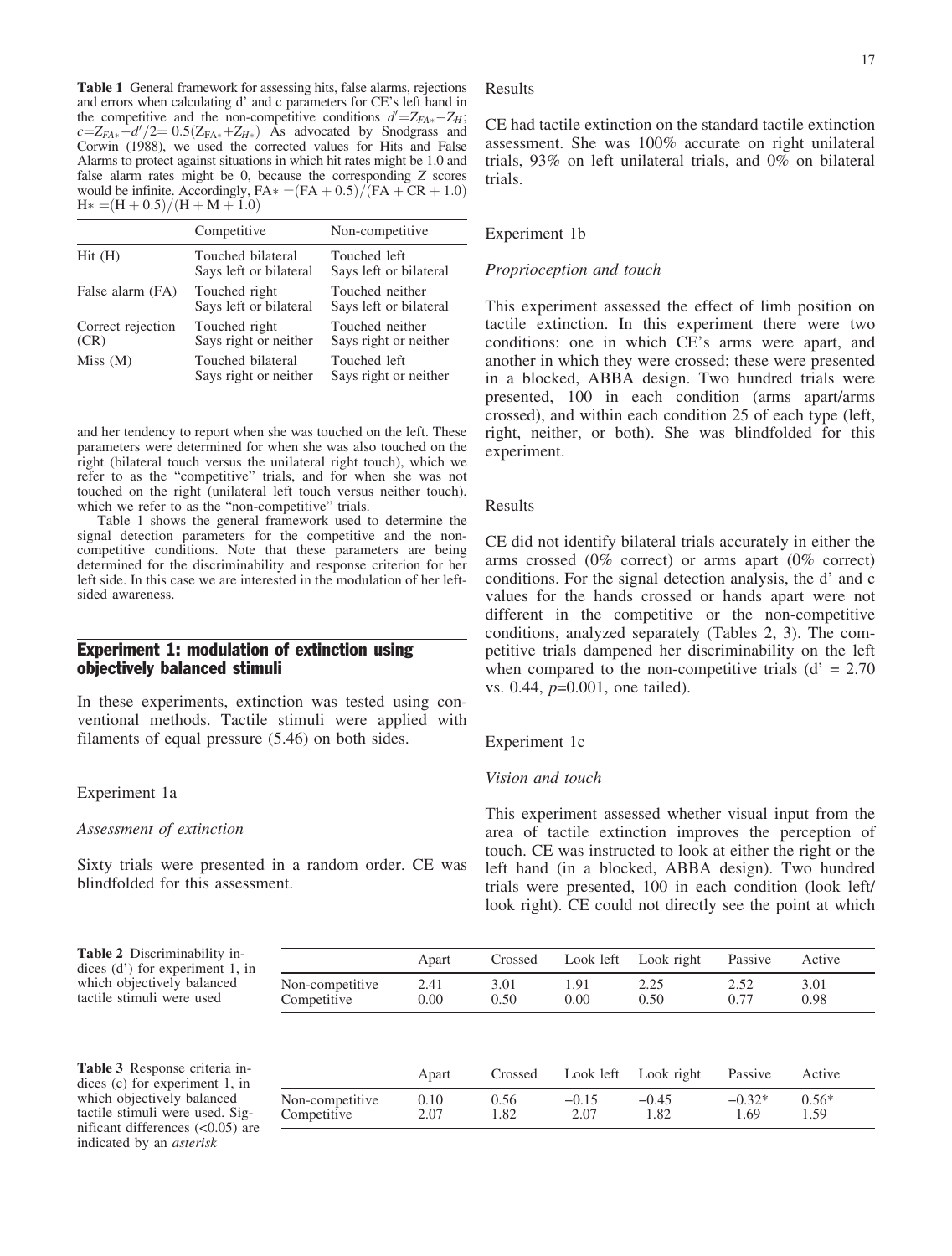her fingers were being touched because of the position of her fingers over the foam rests. We did not want her to be able to determine if she was touched by visually observing whether the tactile probe produced a slight dent in her skin. However, she could see the examiner's hand move towards her own hand on each trial. The examiner made similar movements even in conditions in which CE was not touched.

# Results

CE did not identify bilateral trials accurately in either the look right (0% correct) or look left (0% correct) conditions. For the signal detection analysis, the d' and c values for the look left or look right conditions were not different in either the competitive or the non-competitive conditions (Tables 2, 3). The competitive trials dampened her discriminability on the left when compared to the noncompetitive trials (d' = 2.11 vs. 0.44,  $p<0.01$ , one tailed).

## Experiment 1d

## Movement and touch

This experiment was designed to assess the effect of CE's intentional movement on her tactile awareness. There were two conditions: one in which CE's hands remained still and she passively received touch, and another in which she actively moved her fingers into the probe by extending her fingers; these were presented in a blocked, ABBA design.

# Results

The number of times that CE correctly identified bilateral trials was not significantly different between the passive (1 correct) and the active (0 correct) conditions. For the signal detection analysis the d' values for the passive and active trials were not different in either the competitive or the non-competitive conditions (Tables 2, 3). There was no significant difference between the values of c in the competitive trials; however, her response criteria were more conservative in the active than passive trials (active  $= 0.56$ , passive  $= -0.32$ ,  $p<0.05$ ) in the non-competitive trials. The competitive trials dampened her discriminability on the left when compared to the non-competitive trials (d' = 2.59 vs. 1.10,  $p=0.01$ , one tailed).

To confirm that CE had a lateralized deficit, we combined the data for all of the experiments with objectively balanced stimuli in the competitive conditions and found that she discriminated right sided stimuli better than left sided stimuli (d' = 3.27 vs. 1.22,  $p<0.0005$ ).

#### Summary

CE clearly had left-sided tactile extinction. However, her tactile discriminability on the left was not modulated by proprioceptive or visual input or by active movement. In these experiments, the stimuli were balanced objectively. Since CE might have had a higher sensory threshold on the left it is possible that subjectively she was receiving less input on the left than on the right. Perhaps the lack of modulation of tactile awareness was due to a "floor effect" of somatosensory processing on the left. To address this concern, we repeated the experiments after establishing sensory thresholds for unilateral touches on each hand.

# Experiment 2: modulation of extinction using subjectively balanced stimuli

The threshold filament weights were determined using the following procedure. The experimenter used increasing intensity filaments to touch the back of the CE's finger in an ascending and then descending manner. Either hand was touched randomly. The thresholded value used for each hand was the filament strength at which she consistently reported feeling the touch on that hand. As expected, her threshold on the left (4.17) was higher than her threshold on the right (3.22). The subsequent experiments were conducted in the same manner as before, except that the tactile stimuli were now subjectively rather than objectively balanced.

## Experiment 2a

#### Proprioception and touch

In this experiment there were two conditions: one in which the subject's arms were apart, and another in which they were crossed. CE was blindfolded.

## Results

CE did not identify bilateral trials accurately in either the arms crossed (0% correct) or arms apart (0% correct) conditions. For the SD analysis the d' and c values for the hands crossed or hands apart were not different in either the competitive or the non-competitive conditions (Tables 4, 5). The competitive trials dampened her discriminabil-

Table 4 Discriminability indices (d') for experiment 2, in which subjectively balanced tactile stimuli were used. Significant differences (<0.05) are indicated by an asterisk

|                 | Apart   | Crossed |      | Look left Look right | Passive | Active |
|-----------------|---------|---------|------|----------------------|---------|--------|
| Non-competitive | 1.48    | 2.25    | .01  | 1.45                 | 1.86    | 1.02   |
| Competitive     | $-0.46$ | 0.13    | 0.97 | $-0.20$              | 1.13    | 1.13   |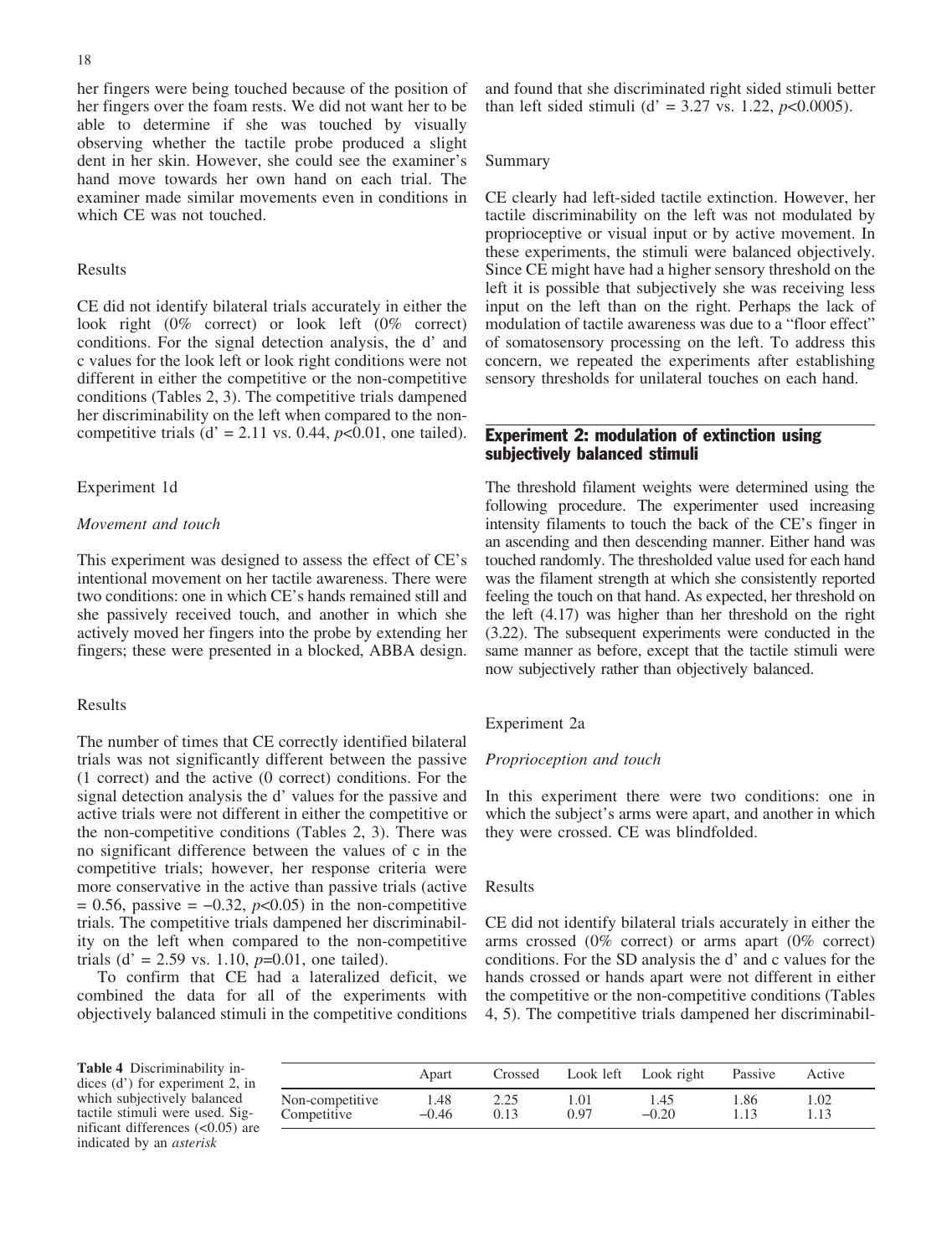Table 5 Response criteria indices (c) for experiment 2, in which objectively balanced tactile stimuli were used. Significant differences (<0.05) are indicated by an asterisk

|                                | Apart        | Crossed      | Look left       | Look right      | Passive | Active  |
|--------------------------------|--------------|--------------|-----------------|-----------------|---------|---------|
| Non-competitive<br>Competitive | 0.06<br>1.34 | 0.45<br>0.74 | $-0.05$<br>1.59 | $-0.38$<br>1.20 | $0.37*$ | $1.06*$ |

ity on the left when compared to the non-competitive trials (d' = 1.83 vs -0.08,  $p$ <0.001, one tailed).

## Experiment 2b

#### Vision and touch

This experiment assessed the effects of visual input on tactile extinction. Again, CE looked at either the right or the left hand.

## Results

CE's ability to identify bilateral trials accurately was not different if she looked to the right (1 correct) or looked to the left (1 correct). For SD analysis, the d' and c values for the look left or look right conditions were not different in either the competitive or the non-competitive conditions (Tables 4, 5). The competitive trials dampened her discriminability on the left when compared to the noncompetitive trials (d' = 1.22 vs 0.25,  $p=0.01$ , one tailed).

Experiment 2c

#### Movement and touch

This experiment assessed the effect of CE's intentional movement on her tactile awareness. There were two conditions: one in which CE's hands remained still and she passively received touch on the back of the hand, and another in which she actively moved her hands into the probe by extending her fingers.

## Results

The number of times that CE correctly identified bilateral trials was not significantly different between the passive (0% correct) and the active (0% correct) conditions. For the SD analysis: the d' values for the passive and active trials were not different in either the competitive or the non-competitive conditions (Tables 2, 3). There was no significant difference between the values of c in the competitive condition; however, her response criteria were more conservative in the active than passive trials (active = 1.07, passive = 0.37,  $p<0.05$ ) in the noncompetitive condition. The competitive trials did not dampen her discriminability on the left when compared to the non-competitive trials ( $d' = 1.49$  vs. 1.37). However, her response criteria were more conservative in the competitive trials (c =  $0.76$  vs 1.65,  $p<0.01$ ).

To again confirm that CE had a lateralized deficit, we combined the data for all of the experiments with subjectively balanced stimuli in the competitive conditions and found that she discriminated right sided stimuli better than left sided stimuli  $(d' = 1.95 \text{ vs. } 0.33,$  $p<0.0001$ ).

#### Summary

These experiments using subjectively balanced stimuli replicated the findings of the previous experiments in which objectively balanced stimuli were used. Again, CE's ability to discriminate touch from non-touch on the left was not modulated by proprioceptive or visual input or by movement.

# Experiment 3: varying tactile salience

Our experiments thus far did not reveal any modulation of CE's discriminability of touch on the left by cross-modal or sensory-motor conditions. If her attentional deficit was confined to the somatosensory system, then we hypothesized that varying the relative tactile salience on the left and right hand would modify her contralesional tactile awareness.

The contrasting stimuli were determined as follows. First, her sensory thresholds were established as in the previous experiment. Her thresholds in both hands were slightly higher than in the previous experiment, 3.61 on the right and 4.31 on the left. In the left suprathreshold (LST) trials the filament used on the right hand (3.61) was at threshold, while the filament used on the left hand was (6.65) 1.5 times the threshold for that hand. In the right suprathreshold (RST) trials, the filament used on the left hand (4.31) is the threshold filament, while the filament used on the right hand was (5.88) 1.6 times the threshold for that hand. The experiment was conducted as before with a total of 200 trials, with each condition (LST and RST) presented in an ABBA manner. CE was blindfolded.

#### Results

CE correctly identified bilateral trials more often in the LST (5 correct) than the RST (0 correct) trials  $(X^2=5.56,$ one-tailed Fisher Test exact  $p<0.05$ ). For her SD analysis her discriminability d' in the competitive trials was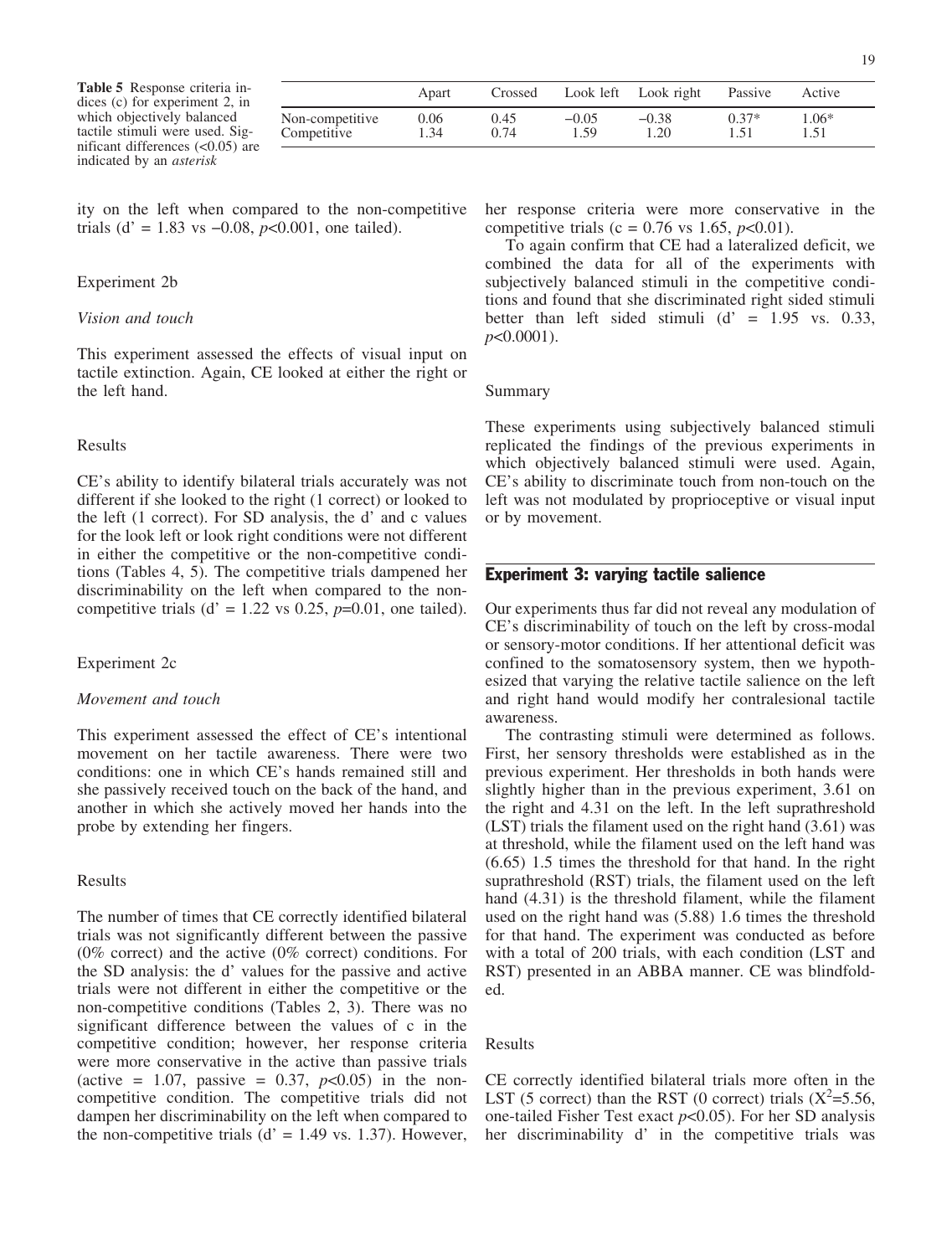Fig. 2 Percent accuracy for left, right and bilateral visual stimuli on the visual extinction paradigm



Table 6 Signal detection parameters for experiment 3, in which LST refers to left suprathreshold and RST refers to right suprathreshold stimuli. Significant differences (<0.05) are indicated by an asterisk. N/A refers to non-applicable comparisons for c, because the discriminability indices were significantly different

|                 | $LST$ (d') | $RST$ (d') | LST(c) | RST(c) |
|-----------------|------------|------------|--------|--------|
| Non-competitive | 4.14       | 4.14       | 0.00   | 0.00   |
| Competitive     | $2.02*$    | $0.00*$    | N/A    | N/A    |

significantly different (LST =  $2.02$ , RST =  $0.0000$ ; onetailed  $p<0.05$ ). There were no differences between the values of d' in the non-competitive condition, which were at ceiling  $(LST = 4.13, RST = 4.13)$ . There were no differences between the values of c in the non-competitive condition (Table 6).

## Experiment 4: visual extinction

The goal of this experiment was to gather further evidence in support for our hypothesis that CE had a modality specific attentional disturbance. Therefore, we tested her in a paradigm to assess visual extinction. If she had visual extinction, it would still be possible that she had a modality-specific attentional disturbance. She might have modality-specific deficits in two distinct sensory modalities, touch and vision. However, if she did not have visual extinction, then our hypothesis that she had an attentional deficit confined to the somatosensory system would be bolstered.

CE sat before a computer monitor and gazed at a central fixation cross. To the left and right of the fixation cross a box "place-holder" was always present separated by  $7^{\circ}$  visual angle. After a warning tone (100 ms), an asterisk appeared (following 500 ms) in the left, the right, or both boxes. CE reported whether she thought the asterisk appeared in the left, the right or both boxes. Each

trial was initiated after her response. The duration that the asterisks remained on the screen varied between 200 and 25 ms in blocks. There were 30 trials each for 200-, 150-, 100- and 75-ms durations and 60 trials each for 50- and 25-ms durations for a total of 240 trials, with an even number of left, right and bilateral trials.

Results

CE did not have any evidence of visual extinction (see Fig. 2). She made occasional errors on bilateral trials (5/ 80), of which three were omissions on the left and two on the right.

# Experiment 5: visual extinction with masked stimuli

The goal of this experiment was to further test the hypothesis that CE did not have visual extinction. CE's performance was close to ceiling in the previous experiment and the argument could be made that a lateralized deficit might emerge if tested under more stringent conditions. In this experiment we used visual masks with stimuli of various exposure times. In addition, the data were analyzed using SDT parameters as in the tactile experiments.

CE sat before a computer monitor and gazed at a central fixation cross. To the left and right of the fixation cross a box "place-holder" was always present separated by  $7^{\circ}$  visual angle. After a warning tone (100 ms), an asterisk appeared (following 500 ms) in the left, the right, both, or neither boxes. Before and after the asterisk appeared, the place holder boxes had a visual mask consisting of hatched lines. The mask was identical in both boxes and remained in place after offset of the asterisk until CE responded. CE reported whether she thought the asterisk appeared in the left, the right, both or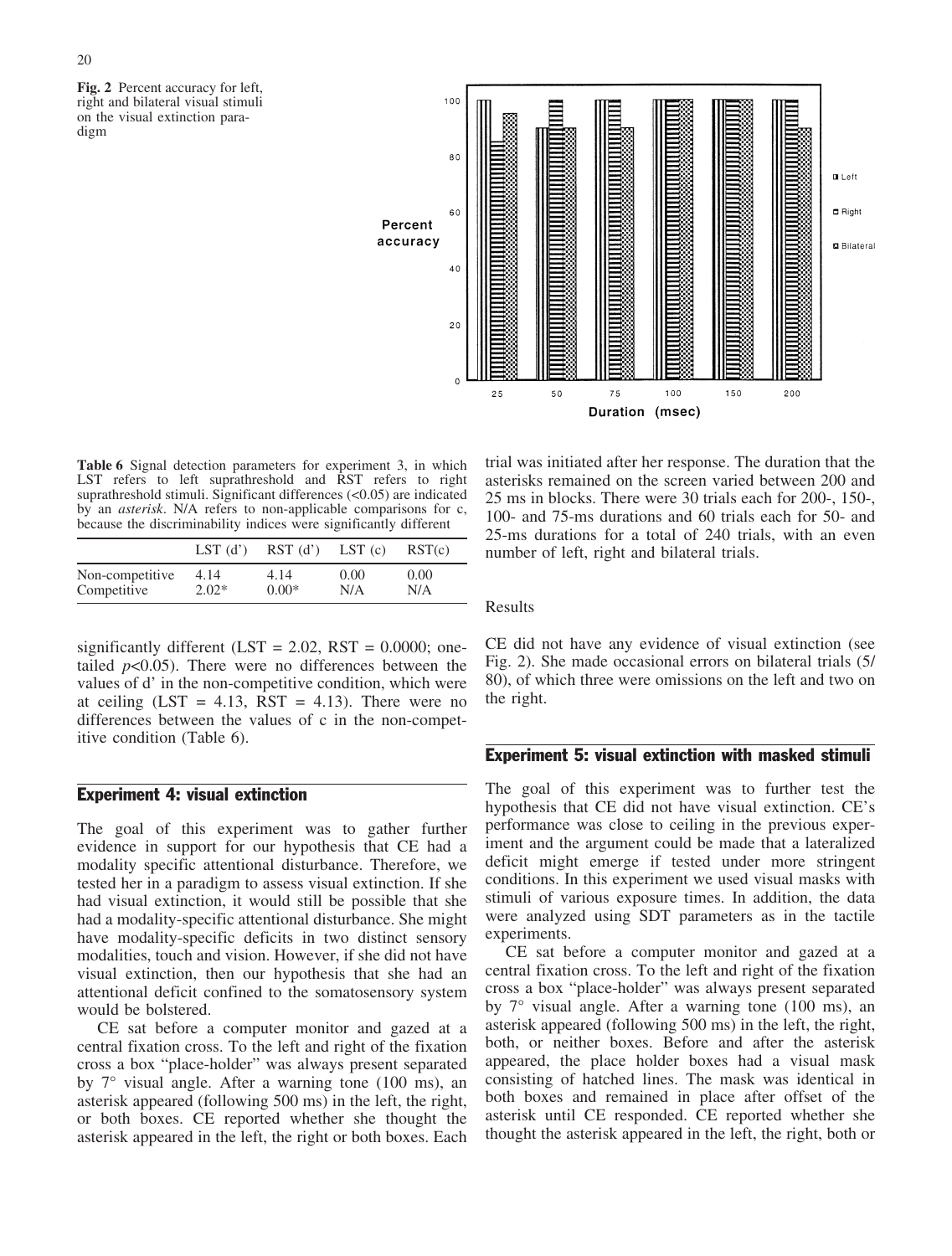Table 7 Discriminability indices (d') for experiment 5 using masked visual stimuli. None of the left-right comparisons was significantly different

|                                                                                                                                | $(1250 \text{ ms})$ |
|--------------------------------------------------------------------------------------------------------------------------------|---------------------|
| 0.88<br>1.38<br>Non-competitive<br>0.55<br>2.00<br>1.72<br>1.41<br>Competitive<br>2.24<br>1.55<br>1.91<br>1.69<br>2.10<br>1.08 |                     |

Table 8 Response criteria indices (c) for experiment 5, using masked visual stimuli. None of the left-right comparisons was significantly different

|                 | Left               | Right              | Left               | Right              | Left                | Right               |
|-----------------|--------------------|--------------------|--------------------|--------------------|---------------------|---------------------|
|                 | $(500 \text{ ms})$ | $(500 \text{ ms})$ | $(750 \text{ ms})$ | $(750 \text{ ms})$ | $(1250 \text{ ms})$ | $(1250 \text{ ms})$ |
| Non-competitive | $-0.61$            | $-0.27$            | $-0.65$            | 0.74               | $-0.58$             | $-0.30$             |
| Competitive     | $-0.07$            | $-0.16$            | 0.29               | 0.24               | 0.04                | 0.04                |



Fig. 3 Percent accuracy for left, right, bilateral and neither stimuli for masked visual stimuli extinction paradigm

neither boxes. Each new trial was initiated after her response. The asterisks were present for 500, 750 or 1250 ms in separate blocks. Each block consisted of 80 trials, equally divided between the right, left, both and neither conditions, which were presented randomly. There were 3 blocks for each stimulus duration for a total of 720 trials (80 trials  $\times$  3 durations  $\times$  3 blocks). The order of blocks was as follows: 1250, 750, 500, 750, 500, 1250, 500, 1250 and 750 ms.

## Results

As can be seen from Fig. 3, with masked stimuli, CE makes considerable errors. In general, as would be expected, her performance improves with longer stimulus durations and is worse with bilateral than with unilateral conditions. Even when her performance breaks down with unilateral conditions her accuracy is not any better in the right than in the left. This impression from the accuracy data is confirmed by the signal detection analysis of her data (Tables 7, 8). There are no left-right differences in her discriminability or her response criteria for the three exposure durations. In addition to the lack of a lateralized

deficit, surprisingly, CE performed better in the competitive than in the non-competitive condition. When combining the data from left and right stimuli and across the three exposure durations, CE was better able to discriminate stimuli in the competitive than the non-competitive conditions (d', 1.74 vs. 1.29, respectively,  $p=0.003$ ).

# **Discussion**

We present a patient CE, with tactile extinction following damage to her right inferior parietal lobule. Her ability to detect touch on the left was not influenced by proprioceptive or visual input. It was also not influenced by intentional movements. These observations were true regardless of whether stimuli were objectively or subjectively balanced for intensity. Unlike many other patients with tactile extinction, CE's selection bias appeared confined to the somatosensory system.

We are sensitive to the truism that the absence of evidence (in this case cross-modal or sensory-motor modulation) does not necessarily constitute evidence of absence. However, three lines of evidence converge to support the claim that CE's attentional disorder was specific to touch. First, her discriminability for left-sided touch was influenced by whether or not she was also touched on the right, demonstrating the effects of biased competition within the somatosensory system. Second, varying the tactile salience on the left did influence her left-sided discriminability, demonstrating that her leftsided tactile awareness was modifiable by touch even though it was not by proprioception or vision. One could argue that the simultaneous visual input in our paradigm was not of sufficient intensity to modulate her tactile awareness. However, we have found previously that these methods do modulate tactile awareness in most patients with tactile extinction (Vaishnavi et al. 1999, 2001). Third, she did not have visual extinction. This was true with stimuli exposures as brief as 25 ms and in a more demanding task with visual masks. With masked visual stimuli exposed for durations at which our patient was no longer performing at ceiling, CE did not have a lateralized visual processing deficit. Furthermore, she did not have extinction. If anything, her ability to discriminate stimuli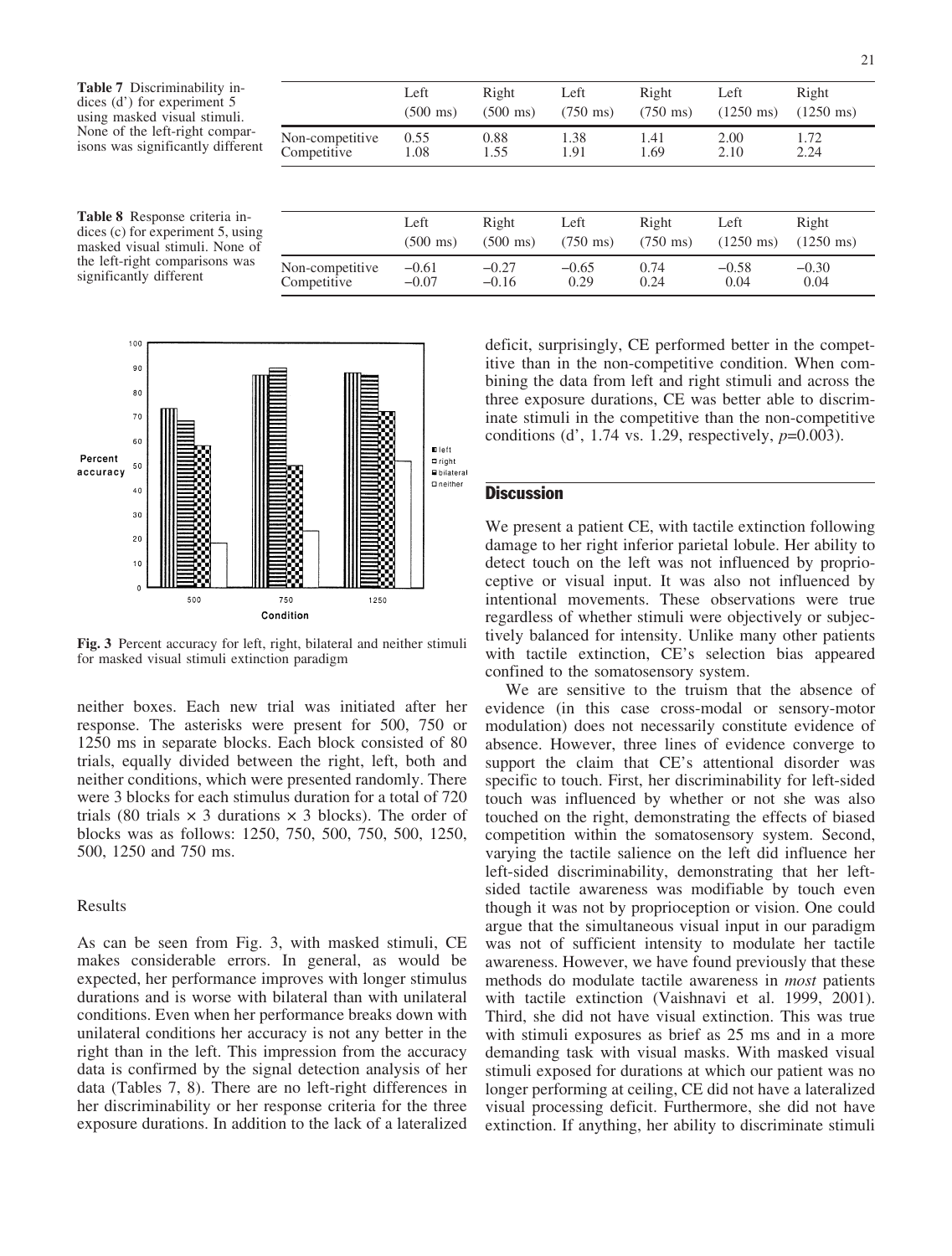on either side was marginally better with than without competing stimuli. The reason for this counterintuitive finding is not clear. It may be that the presence of more stimuli served to increase her general arousal and improved performance. Alternatively, she may have the rare phenomenon of "anti-extinction" (Goodrich and Ward 1997) in vision despite her lateralized extinction in touch. Anti-extinction is not well understood and the use of signal detection analysis may be useful in its assessment.

In an early study of cross-modal influences on extinction in three patients, Inhoff and colleagues (Inhoff et al. 1992) reported that ipsilesional stimuli did not interfere with processing of contralesional stimuli in the other modality, even though each patient had extinction in touch and vision when tested with competing stimuli from the same modality. Although relatively coarse bedside measures were used (examiner moving their fingers or finger lightly touching the subjects), these authors also argue for modality-specific attentional systems. However, none of their cases had extinction confined to touch and not vision.

Signal detection analysis offers a way to dissect the effects of perceptual discriminability from shifts of response criteria (Green and Swets 1966). Virtually nothing about the response criterion in extinction is known. CE's response criterion was higher in the active condition than in the passive condition.<sup>1</sup> We simply do not know if this conservative response on active trials is idiosyncratic to her, or would generalize to other patients or is related to the location of patients' lesions. We have shown previously that response criterion shifts may offer insight into otherwise puzzling behavior. In a previous case study we reported that a patient was more accurate with bilateral stimuli than with unilateral contralesional stimuli. It turned out that this "improved" performance on bilateral stimulation was a reflection of a more liberal response criterion and not indicative of better sensory detection of contralesional stimuli on bilateral than unilateral trials (Vaishnavi et al. 2000).

A final note can be made about CE's lesion. Her lesion involved Brodmann's areas 40 and parts of 39 and 22. Although animal physiological and functional neuroimaging studies show that input from different sensory modalities converge into the posterior inferior parietal cortex (see review in Chatterjee 2003), our observations suggest that damage within this region in humans can produce remarkably selective deficits. Based on data from a clinical-anatomic study of 159 patients with right brain damage, Vallar et al. (1994) emphasized the importance of ascending white matter tracts in extinction. Consistent with their claims, CE's lesion involved the white matter anteriorly, which was more likely to interrupt ascending somatosensory than visual fibers.

In summary, we suggest that CE had tactile extinction that was confined to the somatosensory system. These results suggest that spatial attention can be directed within the somatosensory system. Thus, in addition to polymodal and sensory-motor attentional systems, spatial attention also operates at the level of specific sensations. Further, we advocate the use of signal detection methods in extinction paradigms. These methods, surprisingly neglected in extinction studies, provide additional insights into sensory processing and response biases, which are central concerns in the neuropsychology of neglect and related disorders.

Acknowledgments This research was supported by NIH grant RO1NS37539. We also thank Ashley Wilson for help with data collection.

#### References

- Andersen RA (1995) Encoding of intention and spatial location in the posterior parietal cortex. Cereb Cortex 5:457–469
- Birch HG, Belmont I, Karp E (1967) Delayed information processing and extinction following cerebral damage. Brain 90:113–130
- Chatterjee A (2003) Neglect. A disorder of spatial attention. In: D'Esposito M (ed) Neurological foundations of cognitive neuroscience. MIT Press, Cambridge, MA (in press)
- Chatterjee A, Thompson KA (1998) Weigh(t)ing for awareness. Brain Cogn 37:477–490
- Chatterjee A, Ricci R, Calhoun J (2000) Weighing the evidence for cross over in neglect. Neuropsychologia 38:1390–1397
- Colby CL, Duhamel J-R (1996) Spatial representations for action in parietal cortex. Cogn Brain Res 5:105–115
- Colby CL, Goldberg GE (1999) Space and attention in parietal cortex. Annu Rev Neurosci 23:319–349
- Damasio H, Damasio AR (1989) Lesion analysis in neuropsychology. Oxford University Press, New York
- De Renzi E, Gentilini M, Pattacini F (1984) Auditory extinction following hemisphere damage. Neuropsychologia 22:733–744
- Denny-Brown D, Meyer J, Horenstein S (1952) The significance of perceptual rivalry resulting from parietal lesion. Brain 75:433– 471
- di Pellegrino G, Ladavas E (1997) Seeing where your hands are. Nature 338:730
- Driver J, Spence C (1998) Cross-modal links in spatial attention. Philos Trans R Soc Lond B 353:1319–1331
- Goodrich S, Ward R (1997) Anti-extinction following unilateral parietal damage. Cogn Neuropsychol 14:595–612
- Graziano MSA, Gross CG (1995) The representation of extrapersonal space: a possible role for biomodal, visual-tactile neurons. In: Gazzaniga MS (ed) The cognitive neurosciences. MIT Press, Cambridge, MA, pp 1021–1034
- Green DM, Swets JA (1966) Signal detection theory and psychophysics. Wiley, New York
- Gross CG, Graziano MSA (1995) Multiple representations of space in the brain. Neuroscientist 1:43–50
- Heilman KM, Valenstein E (1979) Mechanisms underlying hemispatial neglect. Ann Neurol 5:166–170
- Inhoff AW, Rafal RD, Posner MJ (1992) Bimodal extinction without cross-modal extinction. J Neurol Neurosurg Psychiatry 55:36–39
- Kinsbourne M (1970) The cerebral basis of lateral asymmetries in attention. Acta Psychol 33:193–201

<sup>1</sup> Additionally, in the active condition there was no difference in her ability to discriminate contralesional touch between the competitive and non-competitive conditions. The reason for this lack of extinction is not clear. In normal subjects tactile thresholds increase with simultaneous movement. Simultaneous movement may have produced a floor effect, disproportionately affecting the non-competitive condition.